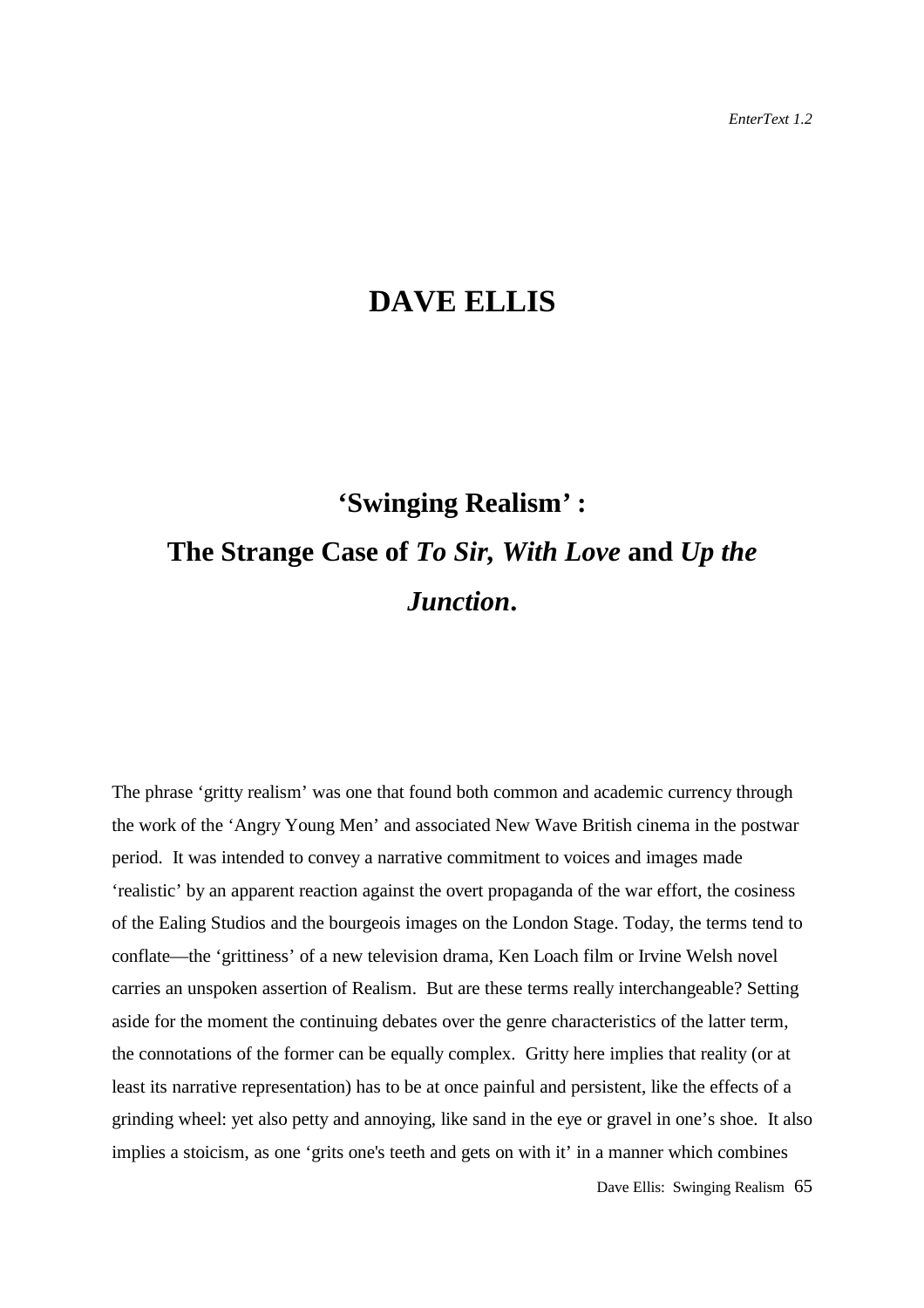both endurance and determination with resignation and fatalism. The two senses together seem to consign the working classes (typically the subject of such narratives) to a mentality that can be explained through Althusser's notion of interpellation. One is simultaneously proud of one's ability to defy and survive the inequalities of life, yet also aware of a profound inability to alter them. It is part of a collective reconciliation with one's lot, and this is why the notion of grittiness is more appropriately applied to the neo-realism of the postwar Angry Young Men, than to the social realists of the previous century. Whilst the literature of the late 1950s sustained the traditional concerns of urban deprivation and squalor, it did not have the bourgeois reforming tendencies of its literary predecessors. Rather, it is noted more for accuracy than ideology: this was the work of the newly empowered post-Education Act working class writers reporting experience, rather than exhorting forbearance. All of which seems puzzling in the context of a period popularly associated with affluence.

> What is remarkable about the second half of the 1950s ... is that this period came to be regarded as idyllic, the era of the affluent society, a society in which, because of unprecedented prosperity and full employment, *Britain was changing fundamentally and for the better*. 1

What Childs finds remarkable about this perception is its disjuncture with underlying economic trends toward decline which was evident during the period. Underlying trends, however, rarely compose the felt effects of an era amongst its population. More striking in their time would have been an increase in earnings (for men in industry) of 95% between 1951 and 1964, together with five reductions in income tax in the same period and a reduction of the official working week.<sup>2</sup> Consequent rises in the sales of consumer durables, homeownership and expendable income per family, in a period which had only seen the lifting of rationing in 1954, are indicators of a sense of economic security vastly at odds with the experience (keenly felt by Prime Minister Macmillan) of the 1930s Depression.

Dave Ellis: Swinging Realism 66 The notion of change is vitally important here. Economic prosperity was one thing, but the establishment of the Welfare State, the political consensus of 'Butskellism' and the increasing cultural influence of America provided a discourse of a new and irreversible era. As Alan Sinfield notes, "Britain had entered upon a new 'Elizabethan age' of stability and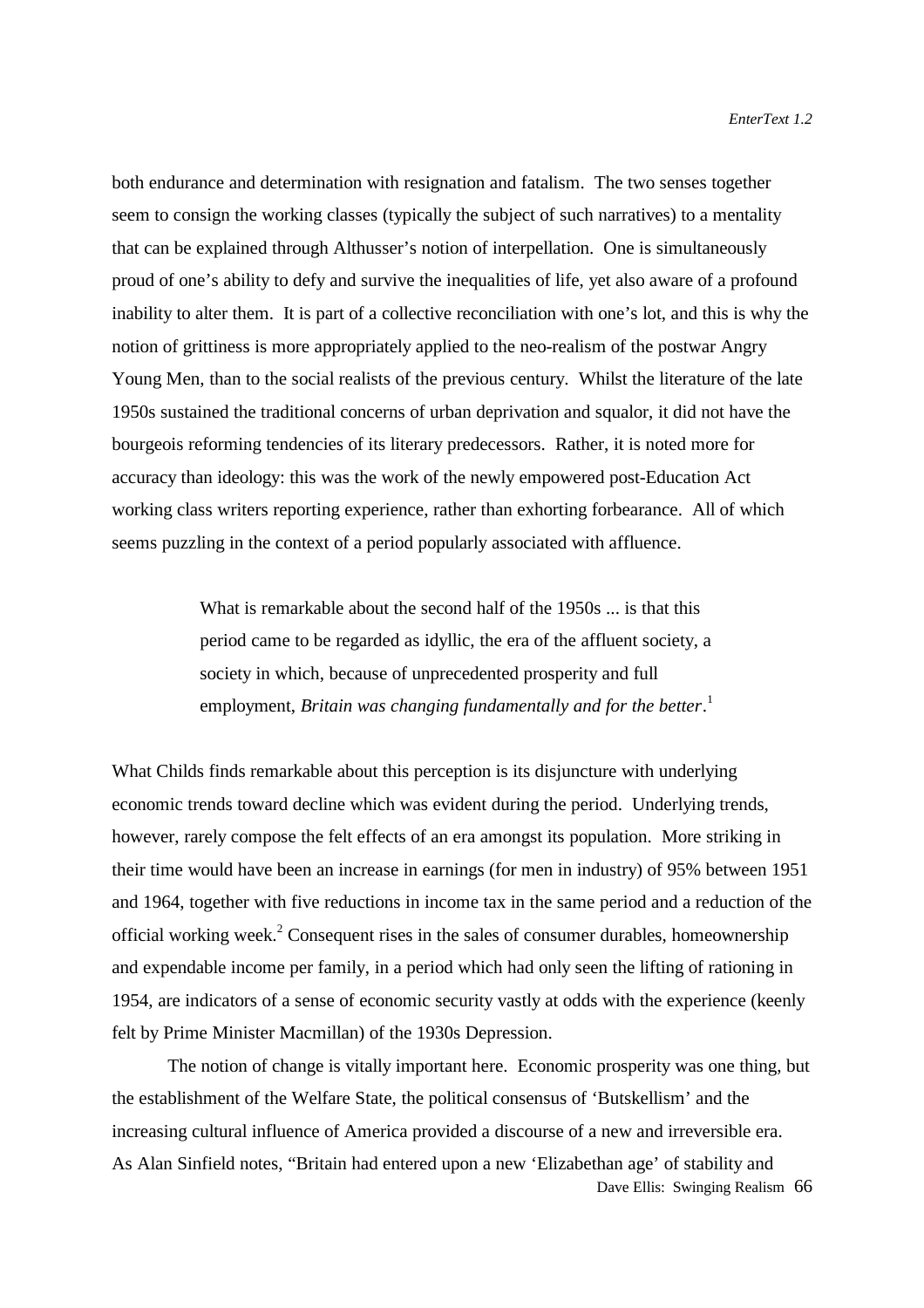affluence...[a]cademics such as Daniel Bell proclaimed 'the end of ideology', while politicians ... like Richard Crossman spoke of the dawn of a 'post-capitalist' society".<sup>3</sup> Whatever our ability retrospectively to identify impending recession and retrenchment in economic and social policy, this should not detract from the recognition of the combined impact of the material benefits of affluence and the rhetoric of a classless future upon the popular consciousness. The paradox re-emerges here of a series of literary and cinematic texts that chronicled, and in many cases emphasised, issues of class division, social entrapment and working-class deprivation. In essence there is a paradox between the Macmillan Age as one of great promise and its dominant cultural form as one of bleak disillusion; if you like, a contrast between economic affluence and literary true grit.

Standing in apparent contrast to this is the late 1960s, beginning with the election of Harold Wilson in 1964. This 'decade', in its popular conception, was neither gritty nor real accuracy gave way to experiment in cultural and social life in a way that eschewed notions of endurance and stoicism: why 'look back in anger' when you can 'turn on, tune in and drop out'? There were now a number of alternative lifestyles (apparently) available that seemed to encourage a sense of liberation from a heritage of economic entrapment and prescriptive class and gender identities. In legislative terms, the late 1960s saw the enactment of a series of liberal reforms indicative of changes in popular attitudes towards sexuality and the family, some of which had been proposed by Wolfenden ten years earlier. In 1967, for instance, the Sexual Offences Act legalised homosexual practices between consenting adults in private. In the same year, the Abortion Act became law as did the National Health Service (Family Planning Act). The Theatres Act of 1968 ended censorship of the stage in London and in 1969 the law on divorce was also modernised.<sup>4</sup> In economic terms, too, personal wealth for the overall population continued to improve. Home ownership amongst householders rose to 50% by 1970 and there were similar increases in car ownership and the sale of domestic durables normally associated with the Macmillan age.<sup>5</sup>

Dave Ellis: Swinging Realism 67 These important factors aside, the notion of a contrast between the two periods is neatly summed up by Sked and Cook's formulation of the 1960s as "a decade of disillusion in a second age of affluence". <sup>6</sup> For these writers, the 1960s disillusionment—arguably leading to Wilson's defeat in 1970—was due to defeated expectations, rather than any widespread material deprivation. Thus the power of discourse reasserts itself. Macmillan's optimistic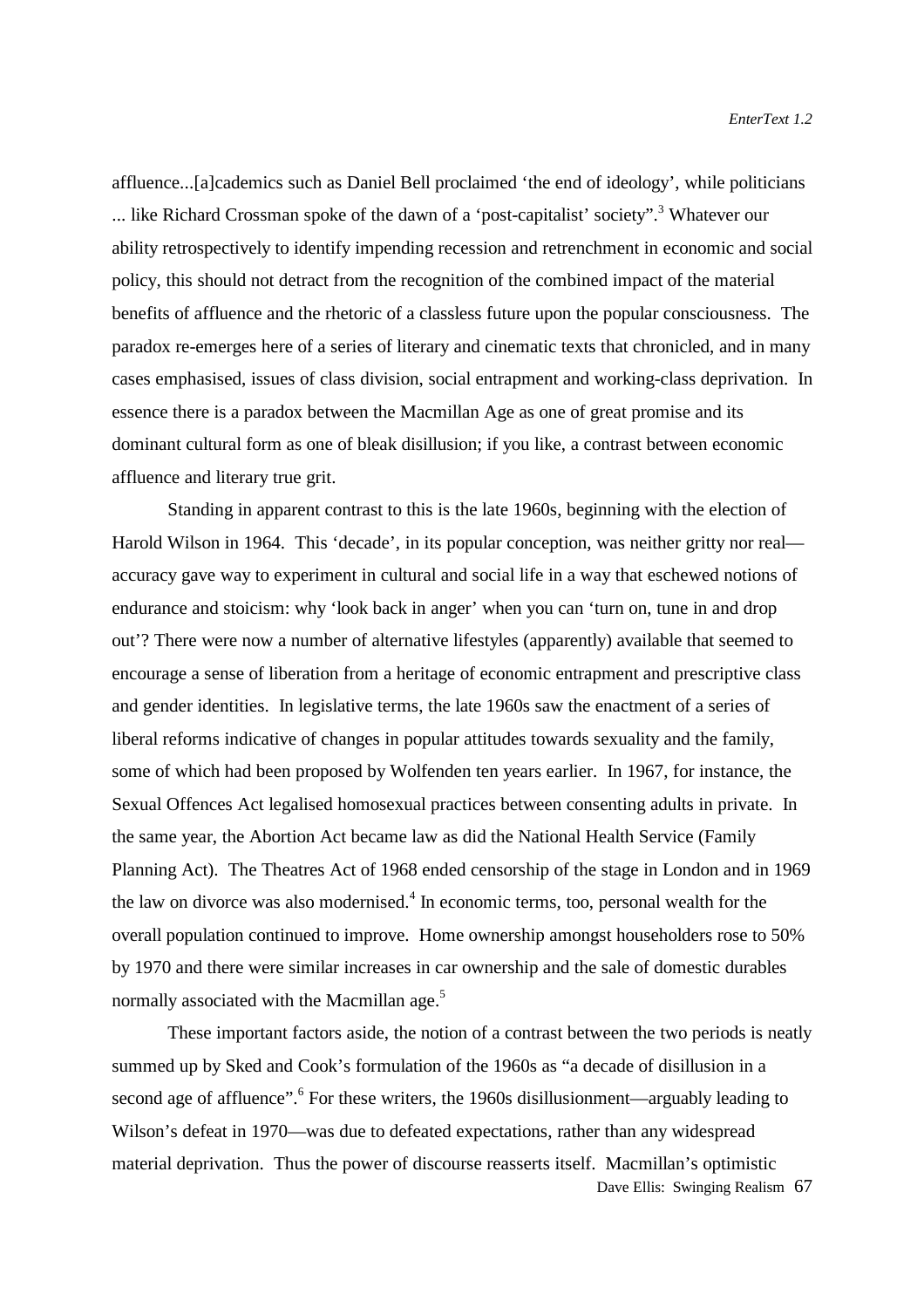'never had it so good' speech has its most meaningful analogue in this period in Wilson's more desperate 'pound in your pocket' speech after the 1967 Devaluation. For Sked and Cook, Wilson had discursively contributed to his own downfall with a particularly effective campaign on the Conservatives' mishandling of the country's finances during the 1964 election. While this safeguarded him from real electoral backlash in the opening years of his parliament (people continued to blame the Conservatives), it did create insecurity not only amongst global financiers but also amongst the electorate. Assertions of 'change for the good', classlessness or post-capitalism from the late 1950s must have seemed like empty promises in the spectacular economic freefall of Wilson's administration. A series of mishandled budgets three in the first year of office alone—leading to devaluation in his second term of office, in conjunction with increasingly strained relationships with the unions constituted a very public loss of confidence in the future which had been a hallmark of the late 1950s.

In other areas relating to a cognitive map of Britain, violent division seemed predominant. Patrick Gordon-Walker's successive defeats at Smethwick in the 1964 election and again at the Leyton by-election in 1965 at the hands of racist campaigning, were clear precursors to Enoch Powell's infamous intervention into the Kenyan Asian 'Crisis' of 1967 and the subsequent Commonwealth Immigrations Act (1968). In October 1968, rioting also broke out in Londonderry which would lead to the dispatch of British troops by the end of the following summer. In Britain, too, the public demonstrations over Vietnam in America had spread to London and the students demonstrations in Paris were also being taken up in a series of 'sit-ins' in factories and universities.

Thus, the central problematic here is that while the 1950s simultaneously enjoyed economic affluence and cultural realism, the 1960s combined political and economic strife with aesthetic escapism. This, of course is painting with a very broad brush. Decades are not neatly characterised by fundamental changes occuring at regular intervals, nor is the experience of a particular period going to be affluent, austere or swinging for all members of that society. But in an era in which the power of the media was becoming increasingly pervasive it is interesting to see how a society represents itself through popular culture - to see how it contributes to the expression of the spirit of a particular age. Thus, the two texts under discussion here display certain characteristics that might reflect meaningfully on the periods from which they emerge.

Dave Ellis: Swinging Realism 68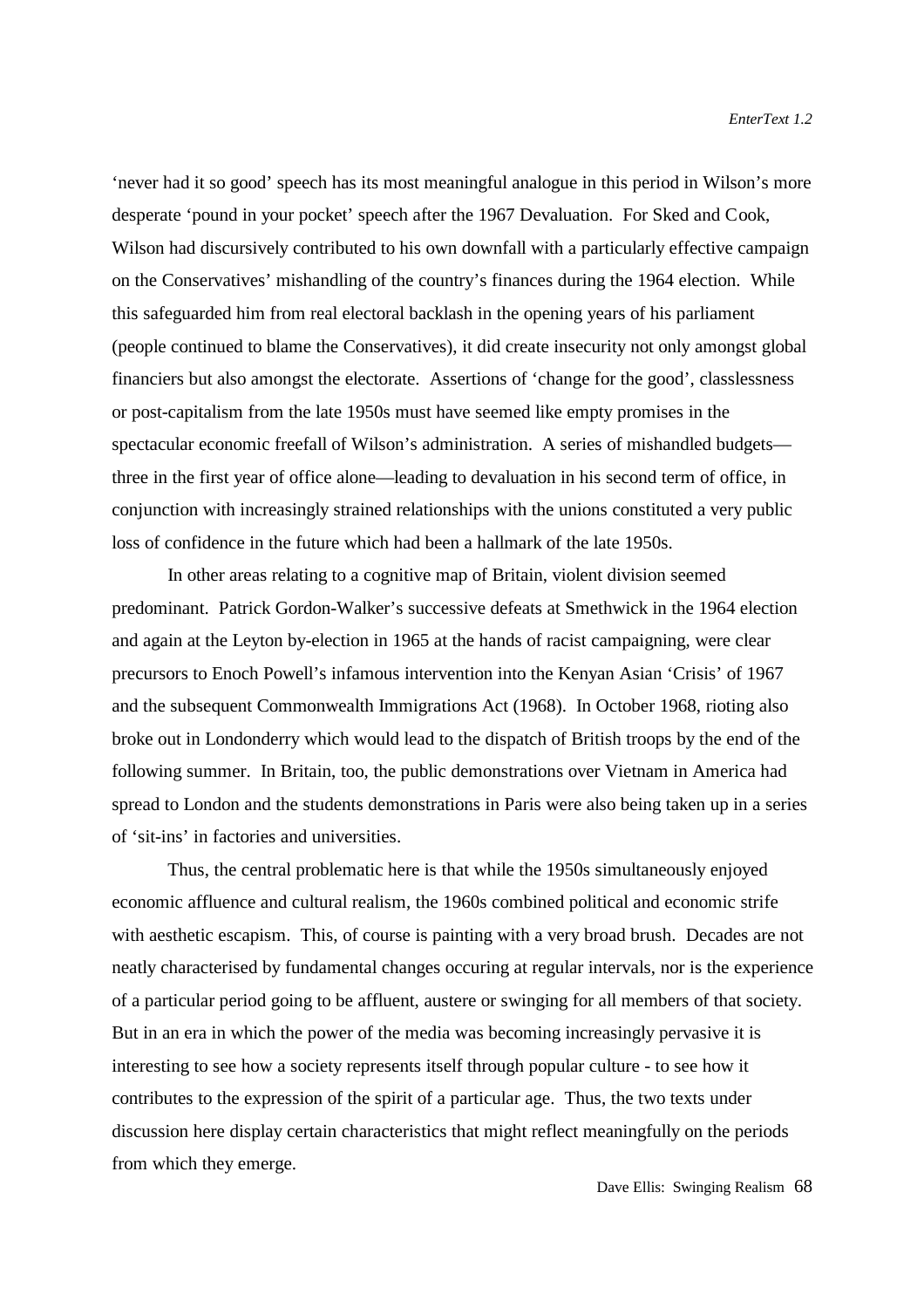*To Sir, With Love* stands in both periods. It was published as a novel in 1959 as part of the literature which had emerged from the Caribbean dealing with the experience of emigration to the metropolis including George Lamming's *The Emigrants* (1954), Sam Selvon's *The Lonely Londoners* (1956) and Andrew Salkey's *Escape to an Autumn Pavement* (1960). Such writing is not usually regarded as the work of the Angry Young Men, but in its register, setting and content should be regarded as conforming and contributing to the neo-realism which is typical of the period. For most critics, however, *To Sir, With Love* is not accepted as typical of the genre. Kenneth Ramchand states, "Not only is *To Sir, With Love* not a work of fiction. It differs startlingly in temper from those fictional works with which it has been indiscriminately associated".<sup>7</sup> Where the other texts dealt with issues of an emergent West Indian identity, this text is regarded as avoiding the need for a reappraisal of the self and emerges instead as "a sordid demonstration of the author's vanity".<sup>8</sup> Arguably, whilst occupying the same social and economic terrain of the neo-realists, it already exhibited the characteristics of social naivety which will be associated later in this discussion with the 1960s cinema adaptation. In this respect one might say that it was before its time. Its production as a film in 1967, however, contains sufficient modifications to dramatically alter even the rather pallid politics of the written text.

*Up the Junction*, by contrast was first published as a series of short stories in 1963, after the initial appearance of four of these stories in *The New Statesman*. 9 In subject matter and tone, however, *Up the Junction* shares more affinities with 1950's neo-realism through its emphasis on class identity, changing attitudes to sexuality and use of dialect voices. It is undeniably 'gritty', and its filmic adaptation in 1968 is thus all the more remarkable in terms of its change in tone and content.

Dave Ellis: Swinging Realism 69 Apart from apparently running counter to prevailing notions of affluence and swingingness in their own periods, these two texts also share other affinities. Firstly, both contain a narrator who is somehow alien to the environment of the text. Ricky Braithwaite is a Guyanese ex-serviceman describing East End schoolchildren and their environs: Nell Dunn's narrator is an heiress from Chelsea, similarly looking in from the outside in a manner almost drama documentary in tone. In each, of course, the significance of the central figure/narrator changes with the filmic adaptation, and this change in narrative perspective is clearly going to affect the way in which the subjects of the texts are presented. Secondly, both film adaptations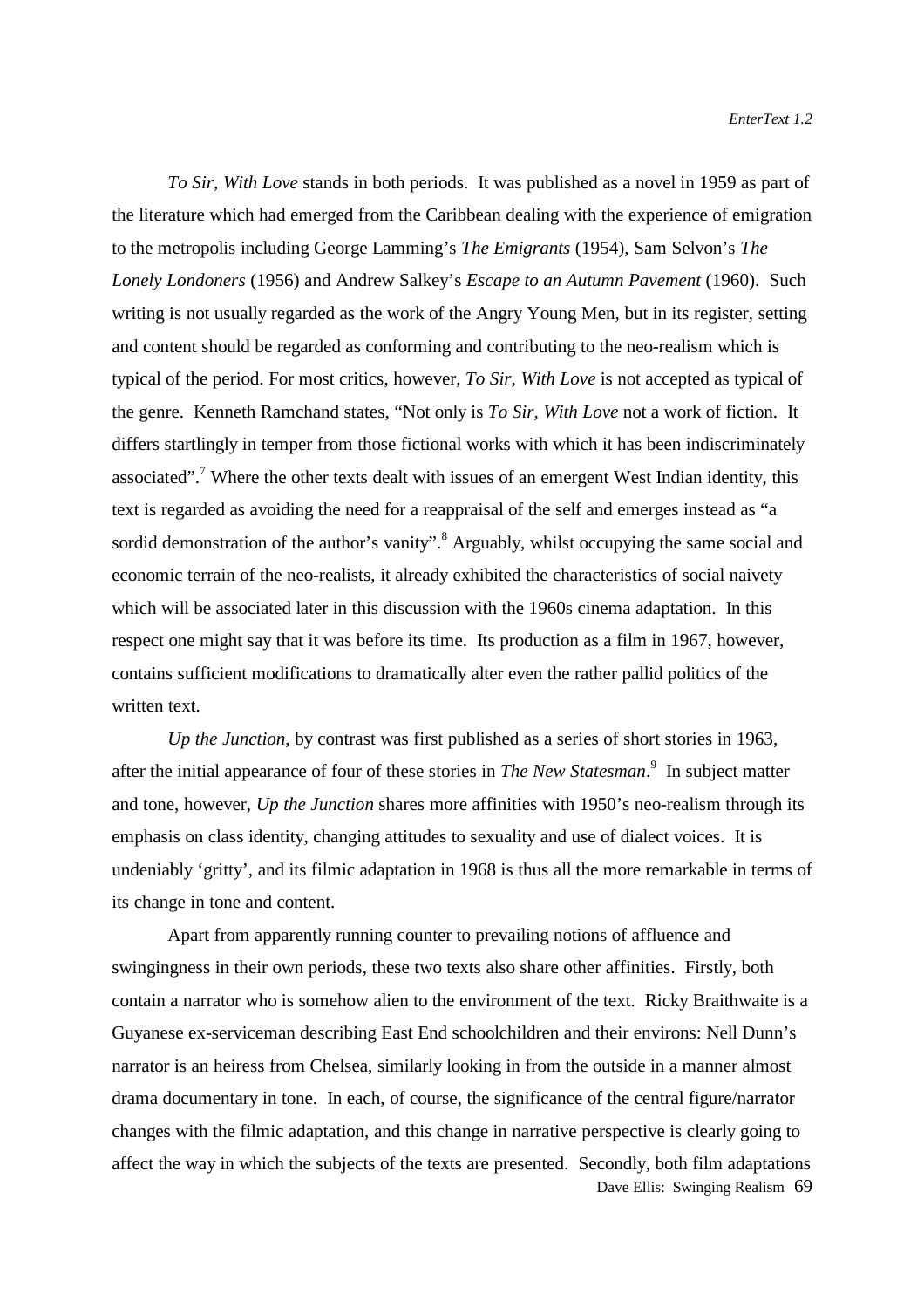include a foregrounded music track—Lulu and the Mindbenders in the former and Manfred Mann in the latter. The use of popular music was also a characteristic of the New Wave cinema of the 1950's, but—apart from the foregrounding of Jimmy Porter's taste for jazz in *Look Back in Anger* (1958) as an assertion of social rebellion—it remained largely as part of the backdrop to the action. Here the music, both in terms of its lyric content and its performance, forms a substantial part of the narrative in a period when the role of music—and popular culture in general—was being used to both challenge and interrogate the indices of class structure. Before dealing with these texts in more detail, however, a brief consideration of some of the dominant aspects of 1950s realism is necessary.

John Osborne's drama, *Look Back in Anger* (1956) is the paradigmatic text which, for John Russell Taylor, "started everything off".<sup>10</sup> In terms of its stage setting, subject matter and tone, it marked a breakthrough for the genre and provided a timely challenge to a largely stagnant British theatre. Significantly, its initial, rather moderate success at the Royal Court Theatre was boosted by the performance on television of one act from the play, and it thus entered a wider cultural and public domain in which it took on a metonymic force with which other writers, taken to be antithetical to the discourse of affluence, could be associated. It was also the first of the texts to be adapted to the cinema in 1958 by Tony Richardson and Woodfall films. Richardson, together with Karel Reisz and Lindsay Anderson had formed the 'Free Cinema' documentary movement in the mid-fifties. Their subsequent 'new wave' films produced by independent companies such as Bryanston and the Allied Filmmakers Group—of which Woodfall was the foremost—are absolutely crucial to the popularisation of gritty realism which is central to this discussion.

Dave Ellis: Swinging Realism 70 Richardson's *Look Back in Anger* in some ways also 'started everything off'. As the film goes beyond the bedsit stage setting of the original play, additional scenes at the jazz club, market place, cinema and elsewhere are written into the screenplay. These are images of the working classes at work and at play in ways that will find correspondence in later films such as *Room at the Top* (1959), *Saturday Night and Sunday Morning* (1960) and *This Sporting Life* (1961). What is significant about the market scene is the inclusion of the Asian trader Johnny Kapoor. As the genre of neo-realism progresses in this period, so arguably does a sort of oneupmanship in terms of the images and events which signify grittiness. Abortion or failed pregnancy is established here as an essential part of the genre; the arrival of an immigrant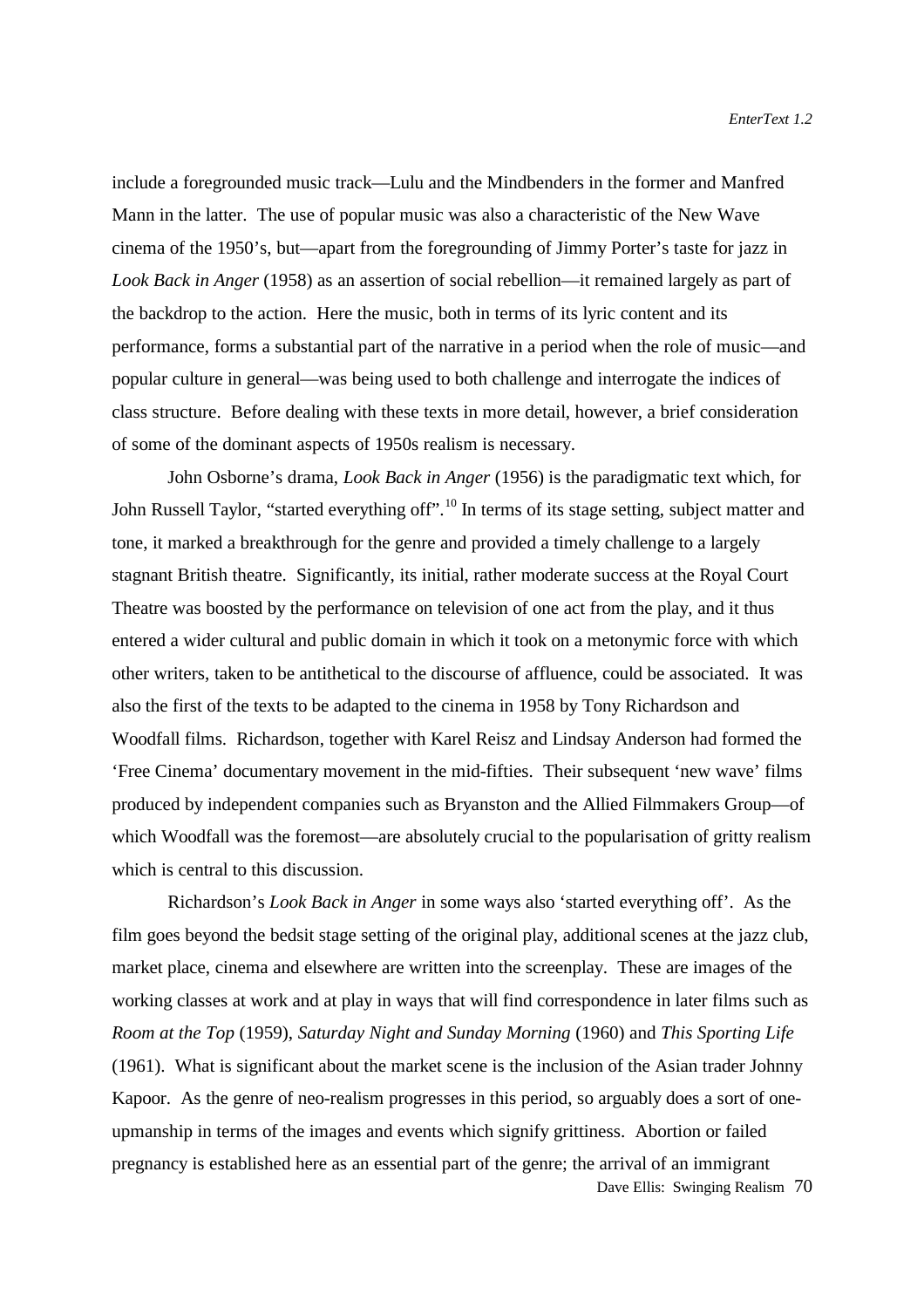underclass is also introduced as a further genre characteristic. One can certainly argue that Kapoor's inclusion has a real narrative function—the additional scenes and dialogue were written by Osborne probably to provide Jimmy with his own 'good, brave cause' and identify him with another disinherited figure in the British social landscape with appropriate reference to a continuity of social oppression. But it is the precedent that is important. Jimmy's stage persona of alienation is supplemented in the film by a visual signifier for disinheritance—the immigrant figure—and by the jazz music scenes which similarly suggest a sense of individualism in the improvised and potentially anarchic form of the music.

At the other end of the genre—chronologically—is Stan Barstow's *A Kind of Loving*, published in 1960 and filmed in 1962 by John Schlesinger. The screen success of that year, however was the first Bond movie, *Dr No*, signalling, arguably, the transition from popular realism to popular escapism in the period. Where *Look Back in Anger* adds material to the original script, Schlesinger's adaptation operates through exclusion. In Barstow's novel, Vic Brown's increasing disdain for popular culture—as it is exemplified by commercial television—is accompanied by his growing taste for classical music, as he leaves his job as a draughtsman to work in Van Huyten's music shop. Part of his rite of passage in the novel is to progress from a set of class bound horizons to a recognition of a set of ideologically imposed boundaries which include the central issues of sexuality and the family. The film adaptation removes this aspect of the narrative, and concentrates instead on a rather more conventional storyline of unwanted pregnancy, forced marriage and Thora Hird's mother-in-law character.

In the intervening period between *Look Back in Anger* and *A Kind of Loving*, the genre had continued to exploit shock value in a manner which has its modern counterpart in *Trainspotting* (1993). Sillitoe brings in abortion as a result of a married woman's affair. Shelagh Delaney, in *A Taste of Honey* (1958), has an Irish 'semi-prostitute' single mother whose illegitimate child is herself pregnant by a black sailor and living with a homosexual. Lynne Reid Banks, meanwhile, in *The L-Shaped Room* (1960) depicts a pregnant young thespian moving into a bug ridden bedsit with a gay black jazz musician for a neighbour, prostitutes in the cellar, an ageing lesbian on the second floor together with an unsuccessful Jewish writer whom she takes for a lover.

Dave Ellis: Swinging Realism 71 It is certainly possible to argue that social change can account for these developments in narrative content. Both the literary and cinematic realist texts of the late 1950s and early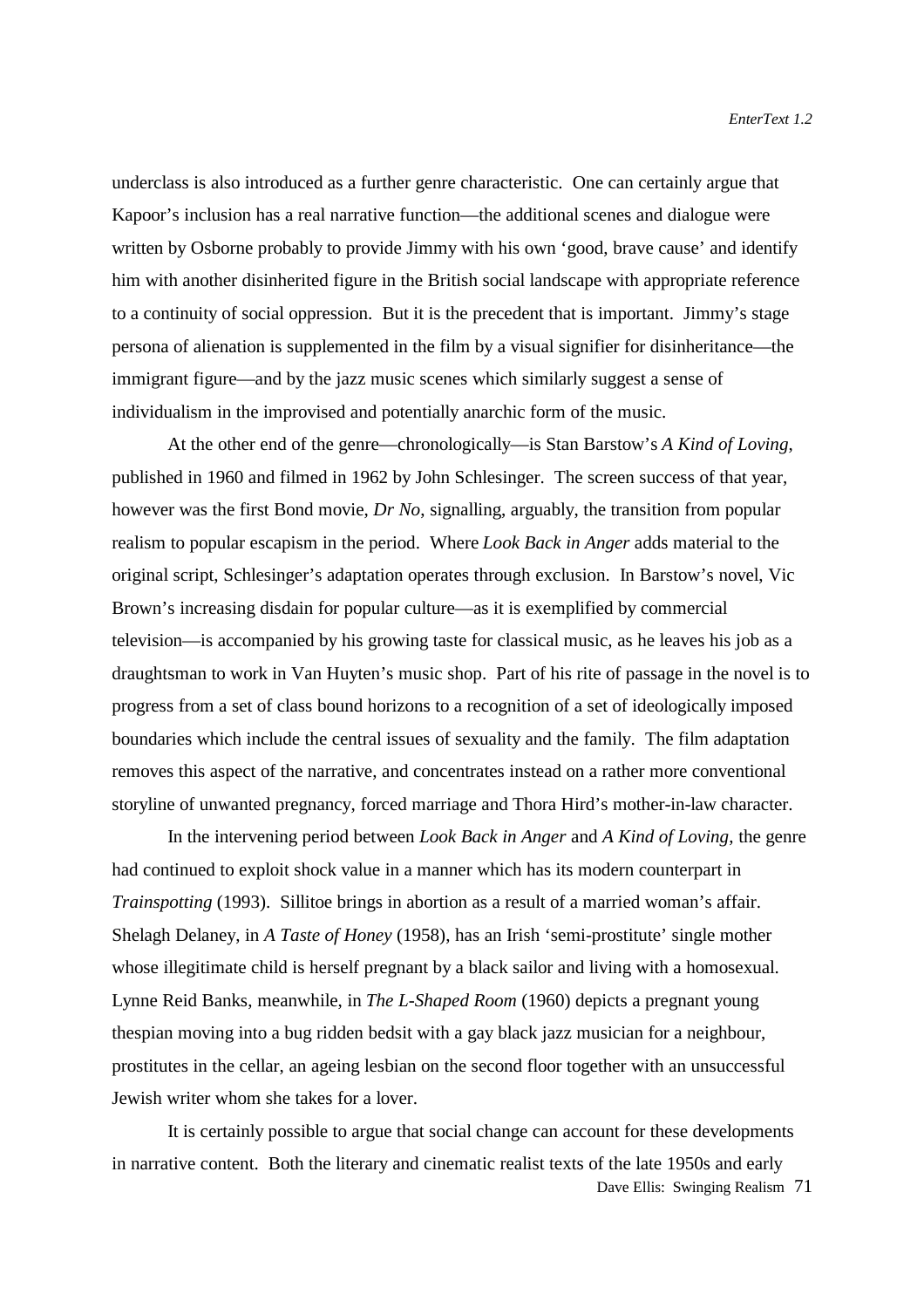1960s self-consciously engaged with the social issues of their time. The issue of 'race' had become a "new source of open social conflict" in Britain since 1958, and its continued significance to working class life would reasonably ensure its inclusion in narratives which typically dealt with this aspect of British life.<sup>11</sup> Similarly, the social position of women in regards to employment, the family and sexuality was the subject of popular debate and legislation during this period. If Osborne's Kapoor scenes are an indication of the selfconscious intervention with the issue of immigration, there is a similar addition relating to women's rights. Alison's appointment with her GP to confirm her pregnancy does more than emphasise her alienation within a working-class environment. Her doctor, visually a thoroughly Victorian character, dismisses Alison's hesitant (and of course unarticulated) enquiry about abortion with the stern response, "I didn't hear that question, and I hope you won't ask it again - of anyone. Or try to do anything foolish". Due to film censorship, this is a muted contribution to the concerns over back-street abortions which would culminate in the 1967 Act, and it contrasts strongly with a similar scene in *The L-Shaped Room*, where Leslie Caron's character is accorded significantly more agency. Its self-conscious inclusion in a male-authored screenplay, however, is part of a process which, as Jonathon Dollimore notes of *Room at the Top*, "foregrounds, and so in certain respects demystifies, sexuality as the site of class struggle and exploitation, yet at the same time sanctions more complex forms of mystification and exploitation which facilitate rather than challenge patriarchal power".<sup>12</sup>

Thus, while one might regard the work of Delaney and Banks as dealing with issues of sexuality, gender and race differently to the Angry Young Men with which their work has been associated, their work still falls within a generic principle of Realism which Baldick defines as "a system of conventions producing a lifelike illusion of some 'real' world outside the text, by processes of selection, exclusion [and] description".13 This process of selection and exclusion can contribute to a notion of genre exploitation which is driven as much by internal developments in the genre as by the intentions or social engagement of the authors. For publishing editors and film producers, each successive text would have to develop upon the earlier examples of the genre in its ability to include progressively harsh portraits of life.

Furthermore, while many of these novels and plays provide a complex, problematised approach to their subject, the often simplified narratives of the film adaptations reduce the texts to their lowest class denominator. In a period when the notion of a new society was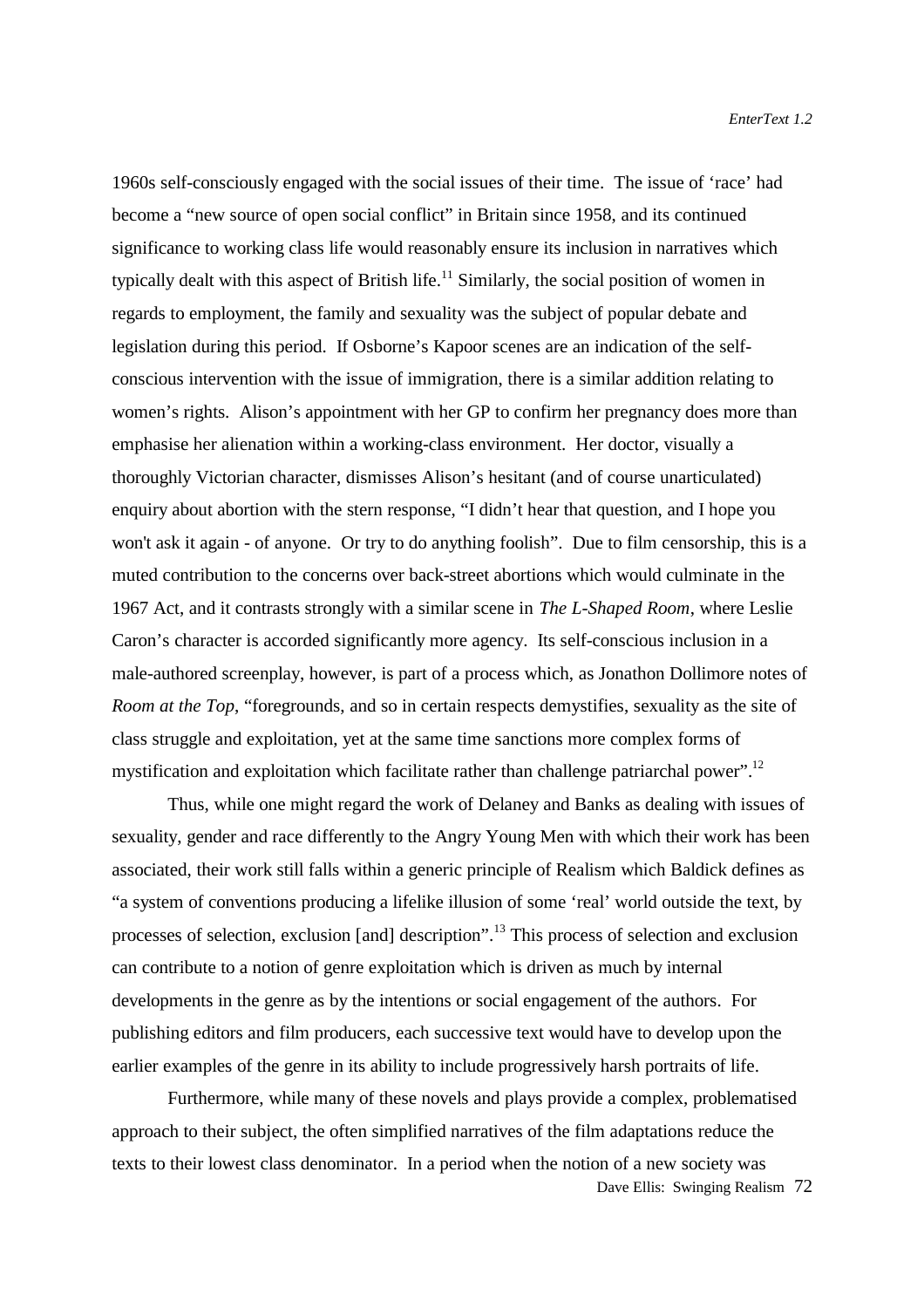meant to be rampant, neo-realism was trading in images that gestured backwards in a fetishised and voyeuristic manner to a static society still characterised by deprivation and depravity amongst the working classes. 'Looking back' remains the key term. If Jimmy Porter was angry because nothing had changed and Arthur Seaton had only the weekly cycles of Sunday mornings, or the annual cycles of Goose Fair, Christmas and National Service to look forward to, it is because change does not really exist in these texts. Just as Joe Lampton's character in *Room at the Top* operates from the narrative viewpoint of a ten-year-old retrospective, so all of these texts, and particularly the films, seem to describe a way of life that was in the past. Arguably, they found popular success precisely because they were not reflecting life as it is, but *how it was*. Just as Richard Hoggart could look back nostalgically to the working class virtues of the pre-war years in *The Uses of Literacy* (1957), so audiences could voyeuristically look back at images that the rhetoric of affluence had assured them were never to return. $14$ 

The period of transition between perceived affluence and what might be described as a greater sense of realism in public life is often taken to be 1964. The Labour Party campaign of 'thirteen wasted years under the Conservatives' together with documents testifying to continued problems with poverty, housing and social entrapment encouraged a growing public demand for change under Harold Wilson. Therefore, if affluence was accompanied by a realism made palatable by popular myths of change, so once those myths were exploded from the mid-1960s onward, one can identify a retreat from realism in the cultural realm. Just as cinematic texts served to accentuate class divide and poverty in the earlier period, those texts which continued to operate out of that tradition in this period changed their ideological flow.

Dave Ellis: Swinging Realism 73 How does this occur in *To Sir, With Love*? As a novel emerging from a multi-cultural Britain in its infancy, it can be read as a text of integration. That is to say, a text intended to re-educate the white population out of both the racism of empire and the new racist mythologies of immigration. Braithwaite's tactics—often attacked by postcolonial critics was to present a central Black character so thoroughly colonised into an ideological Britishness as to effectively invert the coloniser/colonised relationship. In essence, Ricky Braithwaite—as he appears in the text—civilises the savages of East London. His progress here is hampered not simply by the unwillingness of the children to respond to an education system which has already excluded them, but by a series of encounters with structural and social racism. Central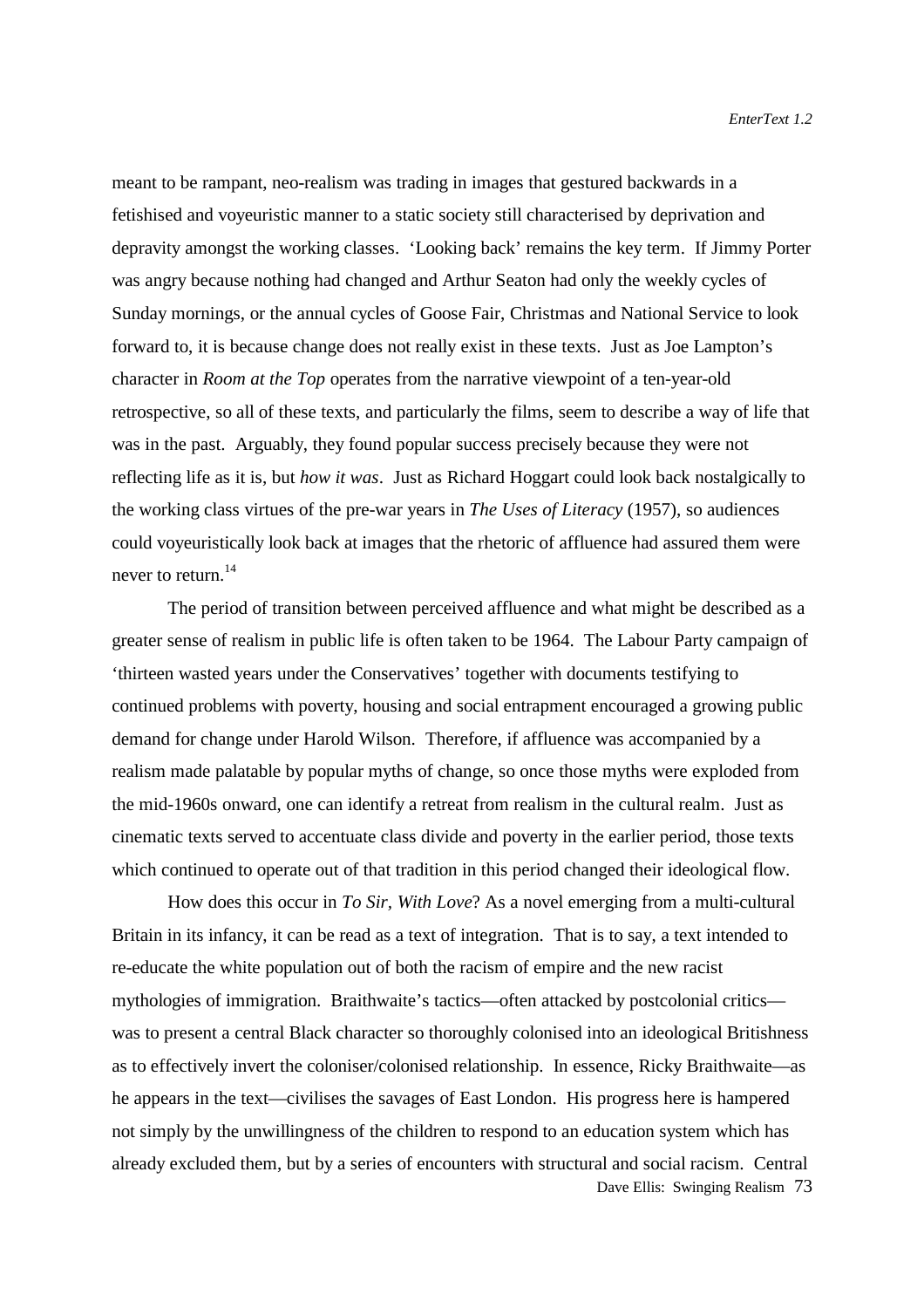to these encounters, and to Braithwaite's characterisation of Ricky, is the romance between Ricky and Gillian Blanchard—a fellow teacher at the school distinguished by her wealthy parents and flat in Chelsea.

The textual marriage between Ricky and Gillian is a rather asexual union based upon a shared appreciation of high culture and the mutual priggishness of outraged and outspoken respectability. In effect, it is a union based around class signifiers. Ricky has already identified himself in the opening scenes with a 'superior woman' who refuses to sit next to him on the bus. While the other working class occupants despise her for her prejudice, Ricky finds his own initial anger "surprisingly tinctured by a certain admiration for her fearless, superior attitude": she was, he thinks, "more than a match for the people around her".<sup>15</sup> Gillian is similarly aloof as Ricky shares her confidence in "the assurance of her own poise and breeding to keep her inviolate". $16$ 

The intention here is not to play down the aspect of race in this novel, but rather to show how Braithwaite used the British class structure and its indicators as a means of responding to racist mythologies which associated the black population with drugs, prostitutes and squalid housing. Just as Ricky displays all the virtues of the privileged classes—the colonial classes—so the Eastenders are, as he mentally notes, "thick armed and bovine with gaudy headscarves and solid legs and large feet which seemed rooted in the earth. They were of the city, but they dressed like peasants, looked like peasants and they talked like peasants".<sup>17</sup> It is from this class economy that the narrative operates. The working-class location and population of the school provides the generic material for economic deprivation and moral depravity essential to the realism of the time, with racism as a central theme. The difficulty most critics have with the text in this regard is with the solutions that it seems to offer. Racism is apparently not acceptable where the victim displays such self-evidently superior qualities, and class barriers are given similar treatment as Ricky quickly gives up on the task of educating his pupils towards school qualifications, and concentrates instead upon issues of deportment, social behaviour and personal morality. The promise of the Macmillan age in this regard seems to relate less to economic activity and more to the dissemination of bourgeois sensibilities in a manner that smacks suspiciously of Matthew Arnold's nineteenth century educationalism.

Dave Ellis: Swinging Realism 74 Thus, the text achieves closure not through a change in the material circumstances of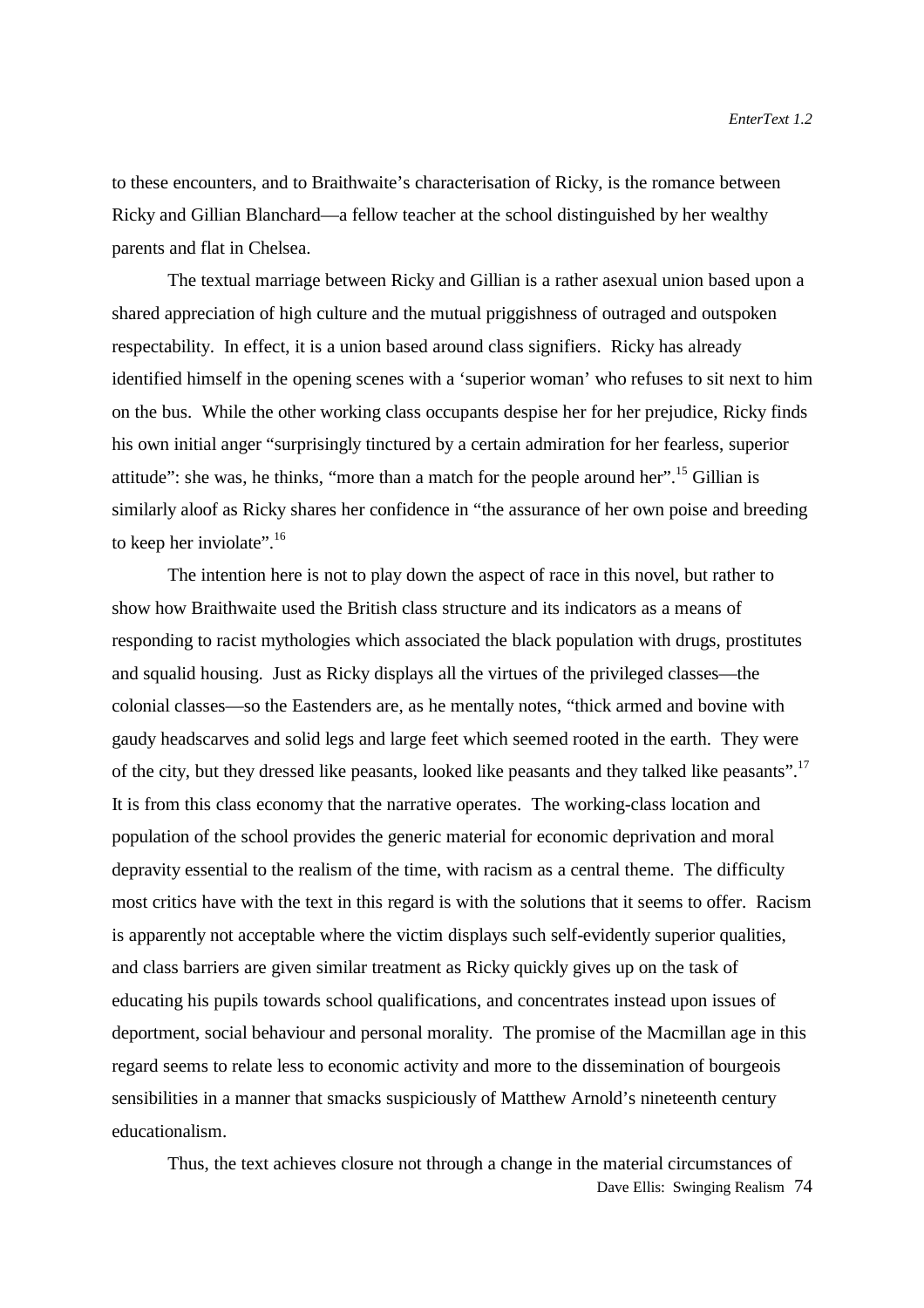the various characters, but through a tentative change in their attitude. The proposed marriage between Ricky and Gillian remains threatened by and subject to widespread racism beyond the environs of the school. This is ameliorated, however, by the arrival of the children at the Seales' home (a dual heritage household) which suggests the development of a new society that was the classless, integrated dream of the period.

One can hypothesise about the film which might have been made of this script by the British Free Cinema movement. Gillian would almost certainly have become pregnant in a mirror of the Seales' household, or one of the school children would have conceived with Ricky and lynch mobs would have roamed the streets, or laid siege to the school. The film adaptation was not made, however, until 1967 under the auspices of James Clavell (screenwriter, producer and director) and distributed by an American film studio, Columbia. While these factors may account for some of the narrative changes which emerge from the process of adaptation, they do not detract from the effect of the cinematic script—or from the box office appeal which the makers clearly thought was there in a society eight years beyond the original script.

Most strikingly, the central character becomes Mark Thackery—played by Sidney Poitier, and as a result Americanised. Thus, the early exchange with another teacher at the school, Grace Dale-Evans, which establishes his wartime service with the RAF in the novel, is used instead to emphasise his Americanness. In the novel, Ricky uses the term 'appointment' rather than 'job', which Dale-Evans takes to be "too highbrow" for the context of the school.<sup>18</sup> It is, however, a term which Ricky notes Gillian uses in the next scene, thus providing an early indicator for their compatibility. The same scene in the film emphasises Ricky's Americanisation. The debate over appropriate discourse now revolves around the use of the term 'majoring' in a subject—a term which (then at least) signified an American education, while Ricky's protracted job search prior to the teaching post is now less significant than his having come from 'spending some time in California'. And the exchange is between Thackeray and the now more common Grace Evans.

Dave Ellis: Swinging Realism 75 This absence of class signifiers continues throughout the film. The superior woman disappears from the bus, and the romance between Ricky and Gillian is removed altogether. What is established by these changes is that Mark cannot be easily identified within British class structures. As an Americanised character, he takes on an almost classless quality which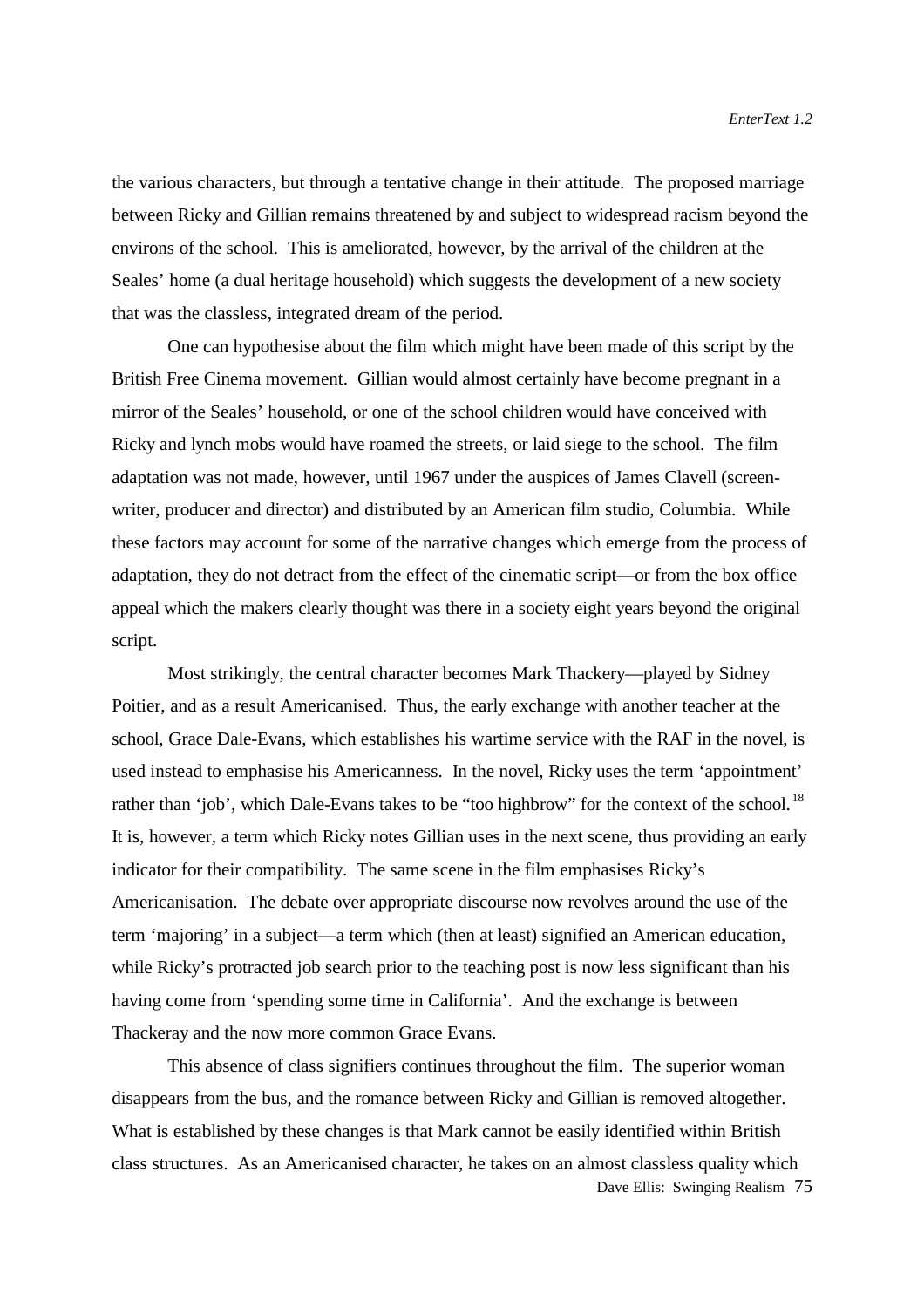is enhanced by the fact that he has no British counterpart in the film. In removing this story line, and the external encounters with racism in the restaurant and with Gillian's parents, the film reduces the scope of the narrative almost entirely to the classroom, and thus the narrative becomes one of the opposition between authority and revolt.

To enhance this further, as well as limiting the focus of the film to the classroom, the classroom itself is reduced to two representative figures, Denham and Pamela Dare. Dare is the "hottest number in the class", and Denham is visually upgraded with his leather jacket, black T-shirt and jeans recalling Brando's Wild One.<sup>19</sup> In subduing these two figures, Mark effectively subdues the entire class. The narrative order of the novel is changed in the screenplay to accentuate this.

Denham becomes the significant figure in this. There are two crucial encounters in the narrative of both texts which determine the struggle for authority within the classroom between Ricky/Mark and Denham. In the novel, Ricky initially subdues Denham after a boxing bout with him which leaves the children looking at him as though he "had suddenly and very satisfactorily grown up before their very eyes".<sup>20</sup> On the second occasion, after Denham's robust response to the abuse of another pupil by the P.E. teacher, Ricky is able to defuse the situation with rather absurd ease through his appeal to personal restraint and appropriateness of behaviour. $21$ 

In the film adaptation, these two incidents exchange chronological order. The boxing scene represents the climax of Denham's—and thus the class's—rebellion. Faithfully adapted from the novel, it becomes more potent due to the more highly gendered presence that Denham is accorded in the film. His physical defeat breaks the spell of his authority over his classmates and this is signified by his subsequent change to a more conformist style of dress. This scene brings to an end a struggle for control over the class between Denham and Mark which has stemmed from the incident with the P.E. teacher now located earlier in the narrative. The significant aspect here is that Denham is able to reduce this incident to one of institutional authority against youthful freedom: "It's alright for you," he says, "no-one tries to tell you what to do." In the novel, these are lines delivered by Seales, the dual heritage child in a private exchange between himself and Ricky. Thus, a moment which is used in the novel to painfully recall Ricky's own experience of racism, is rearticulated in the film to emphasise the more swinging theme of teenage revolt.

Dave Ellis: Swinging Realism 76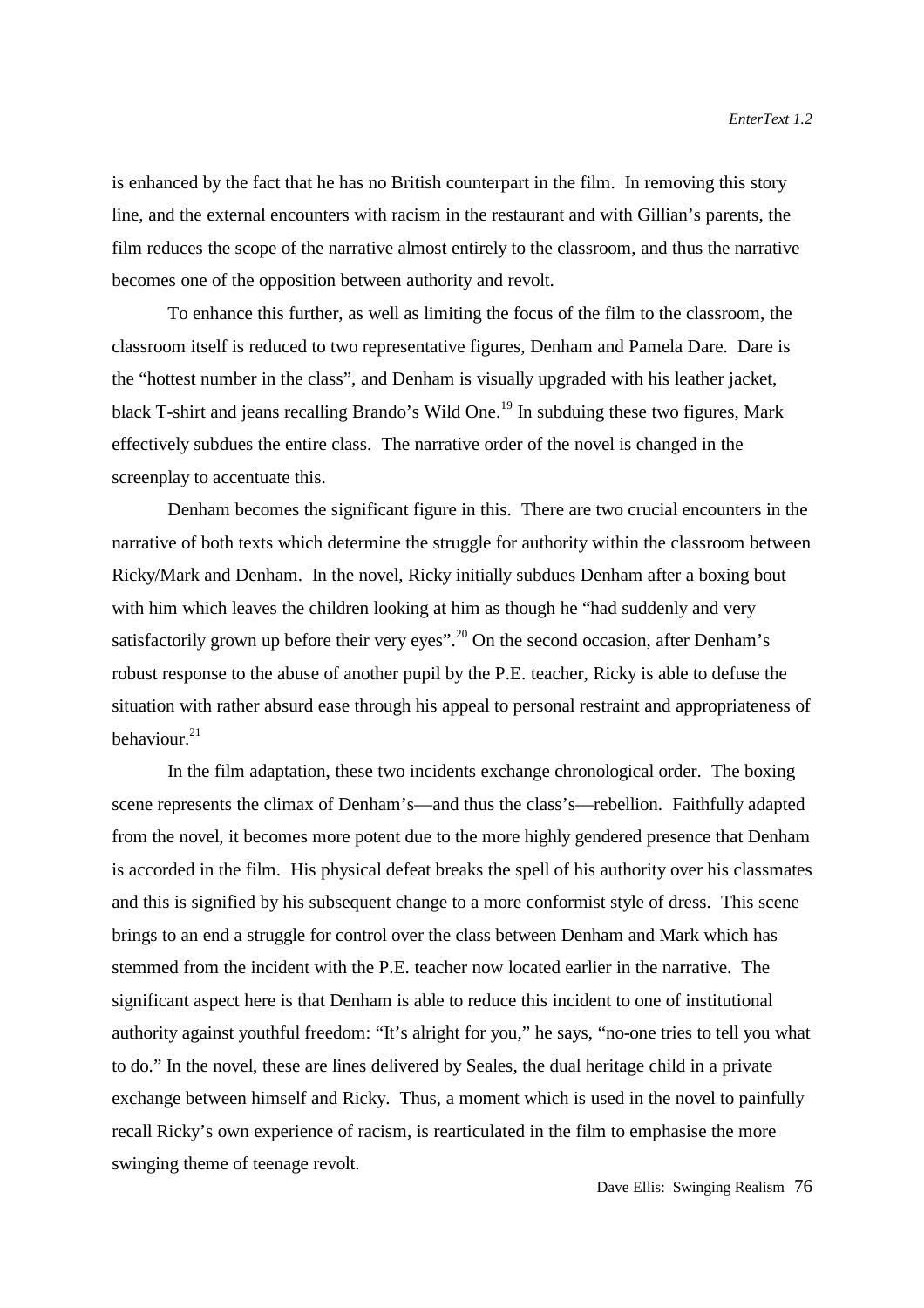Two characters are thus radically altered in the film text, which in the novel provide a sense of location within society for the main character. Gillian is removed to absent the class distinctions: Seales is effectively sidelined to remove the Black British aspect. In fact, the only scene which is added to the film has Seales crying his hatred for his black father for marrying a white woman, and his continued misery with the death of the mother defines him as the unhappy product of a misconceived union. These two absences are drawn together in the closure of the film text. Where the appearance of the children at the Seales' home for the funeral in the novel is a strong image of hope for the future—racial integration being achieved by the younger generation—this romance is tempered by Ricky's subsequent meeting with Gillian's parents and their concerns over exactly the kind of situation that Seales has emphasised in the film. It is not an entirely unproblematised ending, and it does anticipate the sequels in Braithwaite's writing. In the film, by contrast, the appearance is followed simply by the school dance—a vehicle for Lulu and the Mindbenders—and the only real significance of these scenes is the appearance of two younger pupils whose behaviour suggests that the next academic year will be the same for Mark.

The effect of the absence of both class and race as themes in the film is to reduce Mark's role to one of his struggle for control over his pupils. By subordinating these themes to those of authority and rebellion, Mark is posited as outsider and in detaching him from any textual counterpart, Mark is offered as an individual unencumbered by traditional class associations. In this respect he provides—despite the continued moral and social convictions of the character—a sense of a rejuvenated social order. Thus, when Pamela Dare claims in the film, "We are the first generation to be free, to be really free", she is claiming a freedom from the past, a freedom to sport in a new social age. An old symbol of authority would not be appropriate to lead the class into the new meritocracy. Notably added to Mark's Americanisation is the idea that he has achieved his position of authority from a similar background of poverty—as one pupil puts it "You're like us, but you're not like us, if you see what I mean".

Dave Ellis: Swinging Realism 77 To summarise, then, in a period of heightened awareness of social conflict—for example the Race Relations Act was legislated in 1968 (itself a date, as noted above, redolent with public resistance and demonstration)—a narrative which initially tried to work through issues of racial prejudice through reference to British class identities, emerges as a swinging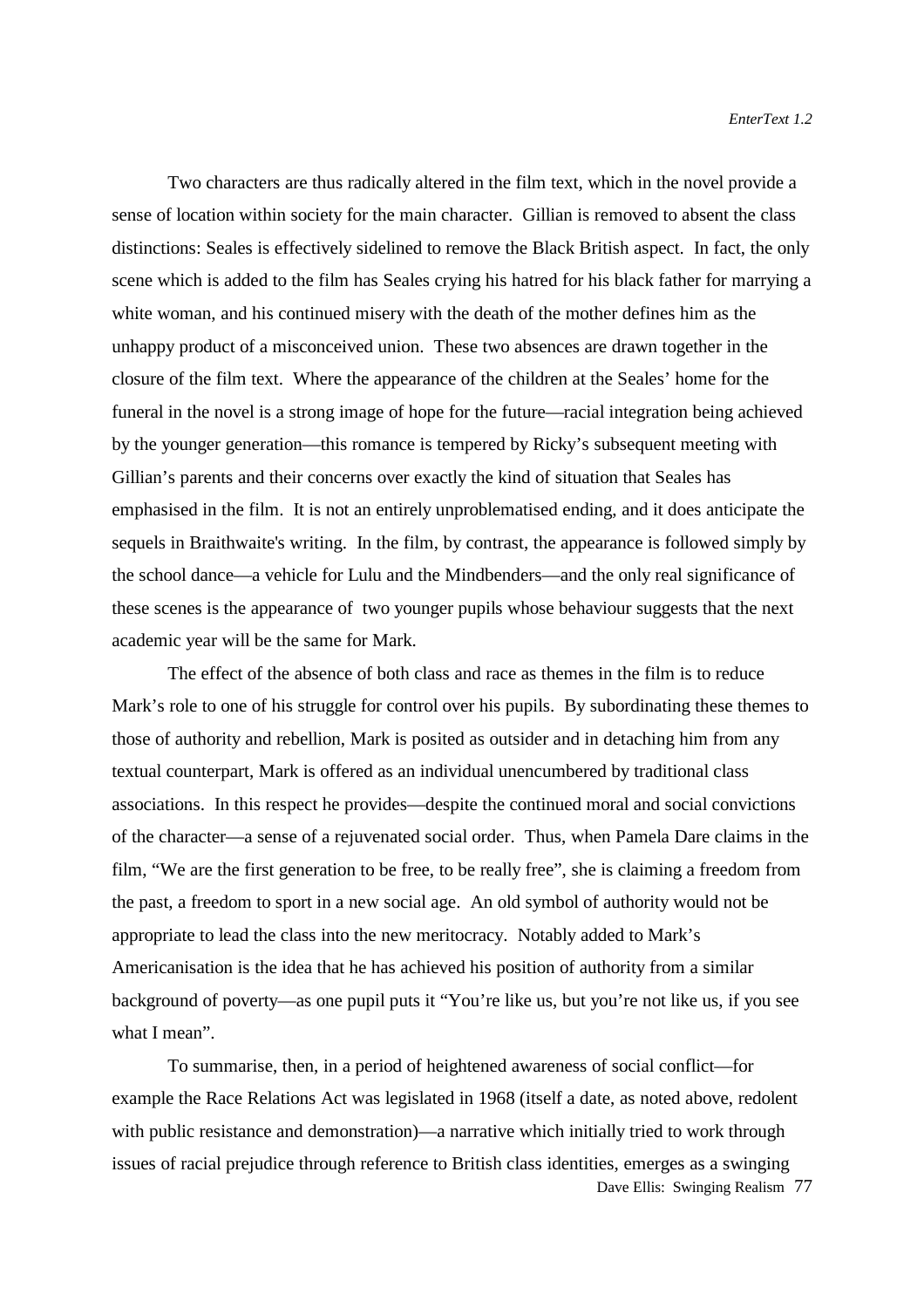feelgood movie. The persistent use of a pop soundtrack in the film similarly displaces the presence of classical music in the novel to reaffirm the sense that dispensing with the injustices of the past could be achieved by a form of disciplined 'turning on'. How does this operate in *Up the Junction*?

More briefly, the relationship between the cinematic and written texts of *Up the Junction* is close to being the binary opposite of that described in *To Sir, With Love*, whilst achieving the same effect in terms of issues of class, identity and social change. Where the latter removes the love interest between the main character and a Chelsea heiress with the signifying potential described above, *Up the Junction* imports a relationship that was not there originally. In doing so it introduces issues of class that were not apparent in the written text. Central to this is the change in status of Dunn's narrator.

In the book, Dunn's narrator operates more as an observer than a participant: there are some references to her class, and type of girl she is, but these do not form an substantial part of a text which is primarily concerned with reporting the action and speech of the observees. In this one might recognise a parallel with the liberal humanist writers of the nineteenth century. In the screenplay, however, Polly's determination to leave behind her wealthy background becomes a focal point of all her relationships in the film. In particular, it forms a central problematic in her relationship with Peter, the working-class van driver/shophand whose character is similarly a fabrication of the screenplay.

Polly's relationship with Peter drives the class politics of the film. In *To Sir, With Love*, the textual romance of Ricky and Gillian is based upon certain shared moral and classbound interests. Gillian exists as a permanent outsider, and the exchange between herself and the occupants of the East End is always going to be unilateral—she has nothing to learn from them, and her behaviour and interests will not be altered by them. In this, she exhibits the coloniser's attitude noted in Ricky. Furthermore, when Ricky attempts to impose bourgeois behaviour on the children, she is dubious about the wisdom of such a transgression of class signifiers, and would prefer to maintain apparent class divisions.<sup>22</sup> Certainly she sees little of value in the culture of the East End. By contrast, Polly is determined to take on board working class values and praxis and the greater emphasis rests again upon the anticipation of change from previously held certainties about class.

Dave Ellis: Swinging Realism 78 Thus, Polly makes the same claim on freedom as Pamela Dare in the previous film.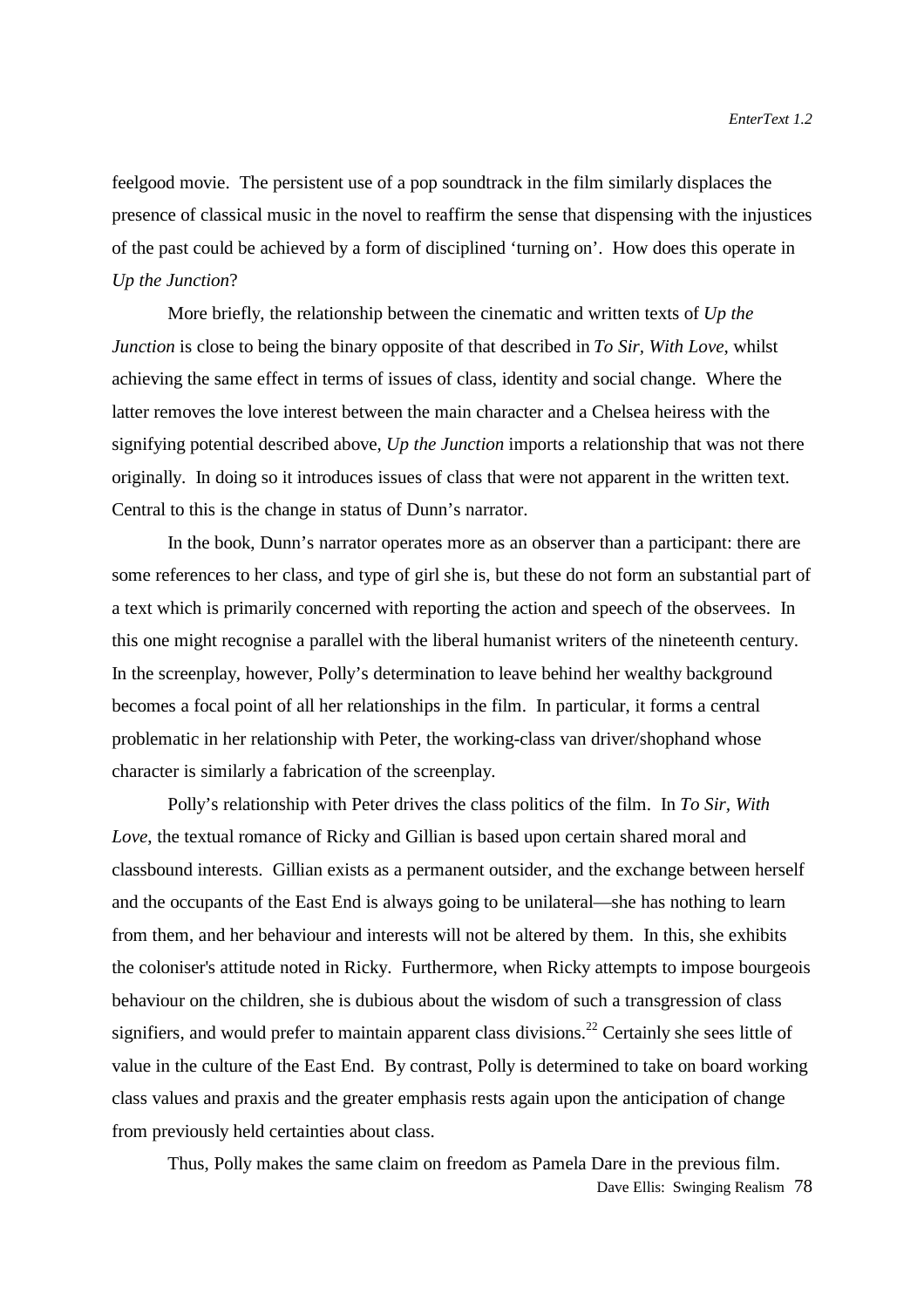She wants to be free to be honest rather than conform to apparently outdated identities and looks forward to a class merger which Booker describes as an encounter between the "crumbling of an old order and the rising new - each fascinated by the powerful image of the other: the insecure lower or less 'established' group longing for the style and 'stability' of culture and breeding; the insecure upper group mesmerised by the life and vitality of the arriviste".<sup>23</sup> By comparison, Peter wants only to change himself in order to progress within existing class positions. He lusts after the same fast car, large property and 'Grade One girl' that Joe Lampton aspires to in *Room at the Top*. Appearance becomes important in this regard. Where Lampton buys brogues and a silk dressing gown, Peter is a Mod. Michael Brake notes in *Comparative Youth Culture* that Mods attempted to "abstract themselves from their ascribed class location with a neat, hip image  $\dots$  they emulate(d) the middle classes".<sup>24</sup>

There can be little other reason for importing a Mod into a narrative heavily dominated by Norton and Triumphs and bikers. Bearing in mind that the film was made during the heyday of seaside violence between Mods and Rockers, it seems odd that Peter is able to go to a bikers' party with a clearly apparent look of contempt and distaste in his face, with no actual fights ensuing. The film does not shrink from violence in other scenes, and as the opportunity was not taken to exploit that social situation, we must look elsewhere for the significance of his appearance.

Polly also changes her appearance in the film. Her flat and new boyfriend are accompanied by a hairstyle and wardrobe which allow her to pass into the local Battersea community and, by extension, into a national youth culture and period of fashion and styles which sought to undermine and ironise the visual identification of class background. It is one aspect of the signifying process that saw the appropriation of military dress by hippies, or John Lennon's psychedelic Rolls Royce. Significantly, when Peter says of Polly (before she has her make-over) "You don't look like you come from the back streets", she retorts, "Do you?"

The difference here is that where Lampton and Peter dress in order to succeed within existing class restraints, Polly is attempting to transcend them, working from a conviction in the revolutionary potential of the 1960s rhetoric of social change. Ultimately it is Peter who emerges as a victim of the social hierarchy he wants to progress within by being arrested for theft. And ironically it is the same vested interests (in the form of Polly's connections) which partially redeem him.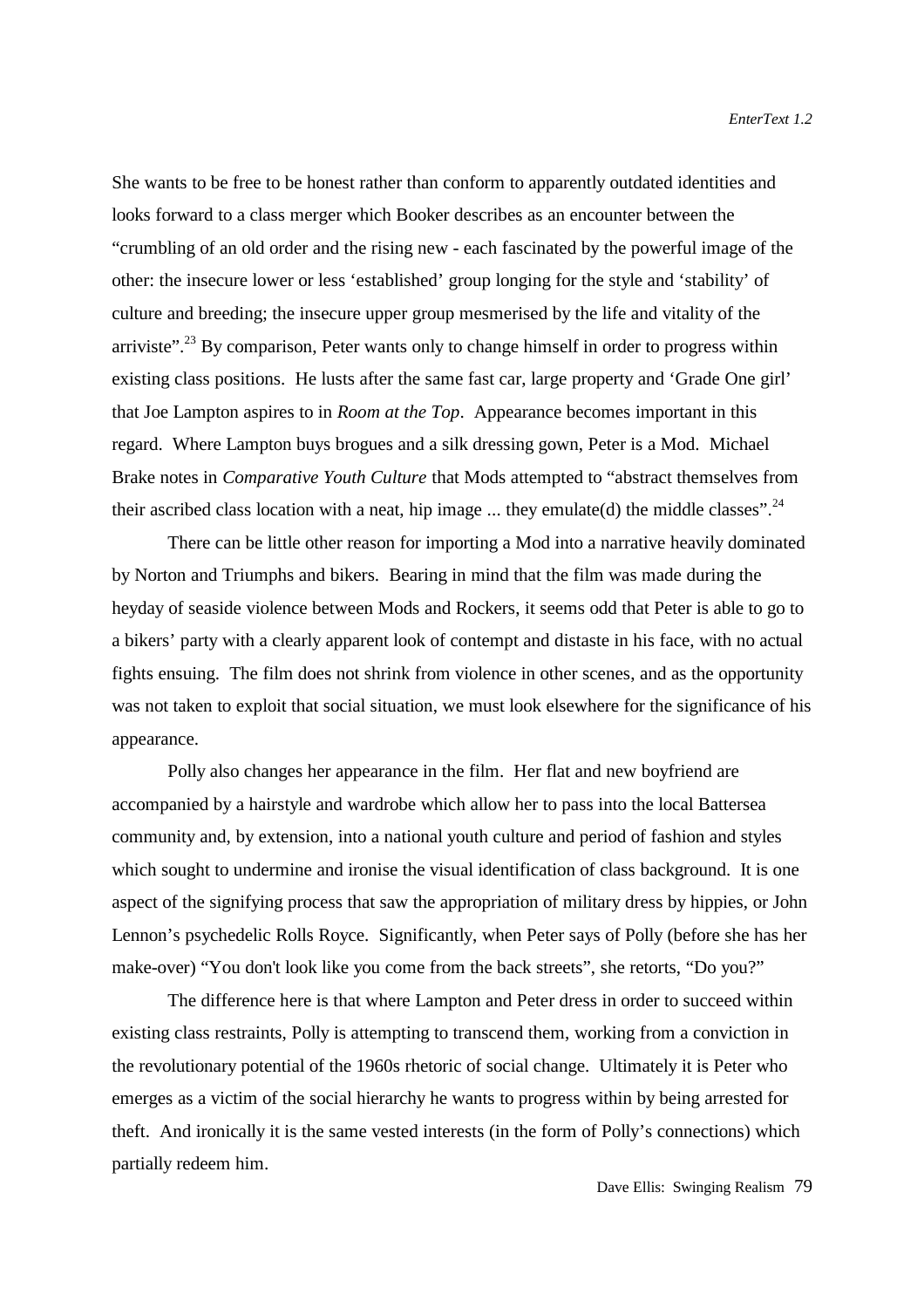This last is perhaps the most telling aspect of the film. *Up the Junction* as a cinematic document does uphold most of the conventions of the postwar realist genre. There is a painfully detailed and protracted illegal abortion. There are also scenes of street markets, demolished houses and the blue-collar work place. These images, however, are dominated by an overall sense of a growing and vibrant culture that will ultimately overcome the class bound residue of the past. Like the film of *To Sir, With Love*, this narrative looks forward to a promising future in a manner which seems at odds with the enduring power structures that Peter's incarceration suggests. Together they contribute to an expression of swinging liberation and optimism which seems, in retrospect, in contrast to the political and economic reality of the day in much the same manner as the late 1950s insistence on realism contrasted with the age of affluence.

What conclusions can be drawn from this discussion? There can be little debate that, in the process of adaptation, narrative alterations to the literary text are evident in the cinematic version. There can similarly be no real dispute over the contrasting tone of the New Wave cinema of the late 1950s and early 1960s, and the two films from the late 1960s discussed here. But what does this tell us? While I have argued that genre exploitation was an important factor in the development of 'gritty realism' in the late 1950s, such a driving force always runs the danger of losing its defamiliarising effect. Even given the notion of poetic realism discussed by Andrew Higson (1996) and John Hill (1986) in relation to cinematic narrative techniques, and the camera work of Walter Lassally in the New Wave films, there remains what Terry Lovell terms a "repertoire of images [which] soon staled into cliche"—a process only held in check, temporarily, by the process of exploitation referred to above.<sup>25</sup> In this respect, Lindsay Anderson's development from drama documentary, through *This Sporting Life* (1963) to the more surreal *If* (1968) can be regarded as a barometer of developments within postwar cinematic realism.

Dave Ellis: Swinging Realism 80 The triumph of gritty realism, however, has to be placed into the broader context of social change and economic affluence. Hill notes one danger of the new wave cinema as transforming the postwar British industrial townscapes as "objects of 'comfortable contemplation".<sup>26</sup> The viewer of such objects for Hill is the modern counterpart of the bourgeois voyeur seeking not so much a working-class experience of recognition and validation as "the very sensation of class difference".<sup>27</sup> While it certainly can be argued that a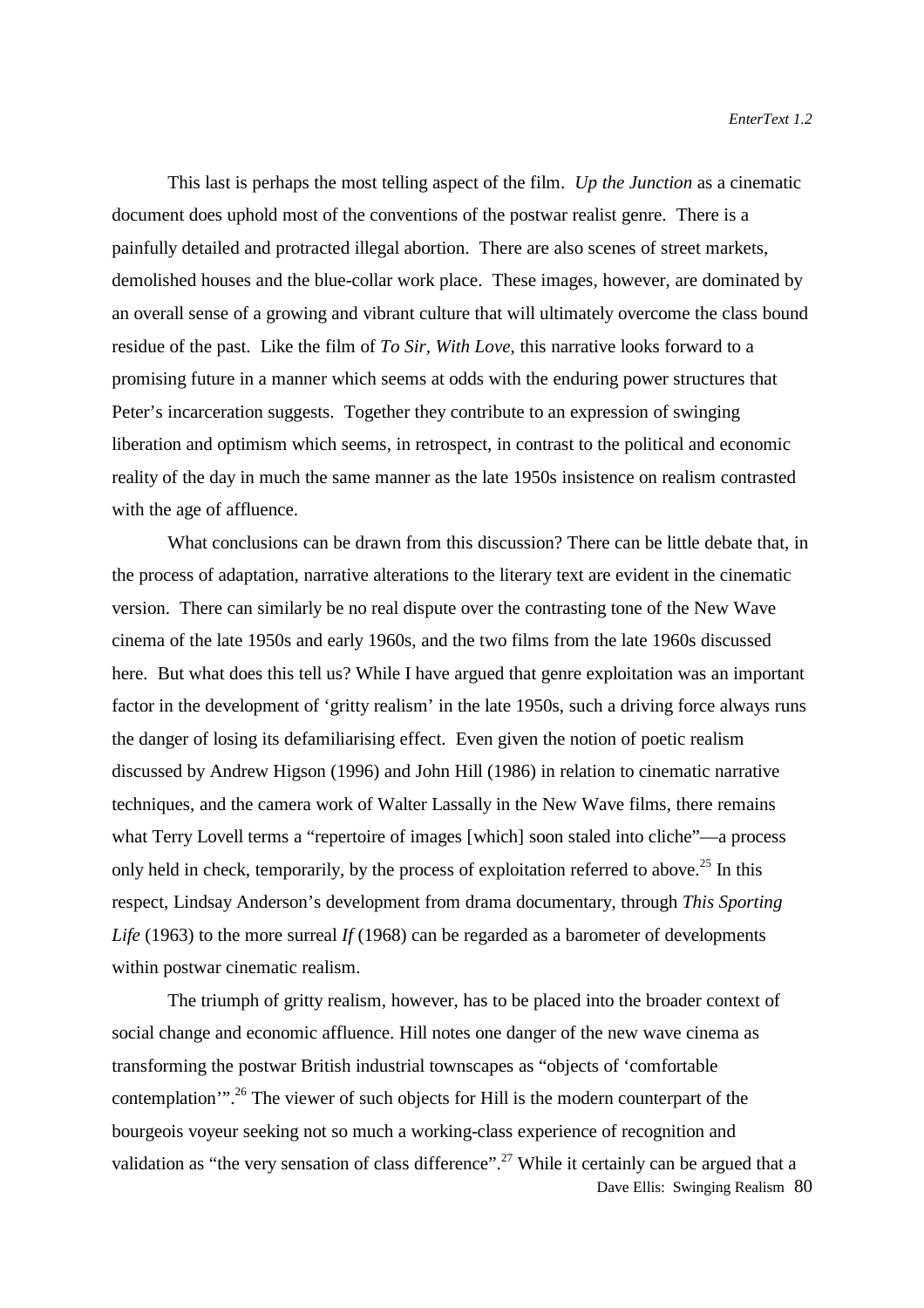voyeuristic appeal is a main motor function of the genre development outlined above, the audience figures were too high to explain the popular success of these films in this manner. Rather they should be understood in terms of the popular structures of feeling—the discourse of affluence and change in this period—which suggests the difference Hill alludes to would *also* be experienced by the working-classes: for them, it would be the difference of 'then and now' rather than 'us and them'.

By extension, while the demise of gritty realism as the dominant cultural expression by the end of the 1960s can be explained through notions of genre fatigue, this tends to sever such narrative representations from the inverted paradox of affluence and disillusion identified by Sked and Cook. The reinterpretations of realist narratives from the 1950s as technicolour illustrations of 'swinging' London fulfill a similar function to their grainy 1950s counterparts and operate within broader structures less as dissidence, and more as denial.

It seems there really is no such thing as *true* grit.

## **Notes**

<sup>&</sup>lt;sup>1</sup> David Childs, *Britain Since 1945: A Political History* (London: Methuen, 1984) 105, emphasis added.

 $2^2$  Ibid., 105.

<sup>3</sup> Alan Sinfield, ed., *Literature and Society 1945-70* (London: Methuen, 1983), 20.

 $<sup>4</sup>$  Childs, 214-5.</sup>

 $<sup>5</sup>$  Childs, 106.</sup>

<sup>6</sup> Alan Sked and Chris Cook, *Post-War Britain: A Political History* (Harmondsworth: Pelican, 1984), 252.

<sup>7</sup> Kenneth Ramchand, "The Myth of *To Sir, With Love*," *Voices*, December 1965, 1, 16.

<sup>8</sup> F. Birbalsingh, "To John Bull, With Hate," *Caribbean Quarterly*, 14.4, 74.

<sup>9</sup> Nell Dunn, *Up the Junction* (London: Virago, 1988).

<sup>10</sup> John Russell Taylor, *Anger and After* (London: Methuen, 1969), 39.

<sup>&</sup>lt;sup>11</sup> Arthur Marwick, *British Society Since 1945* (Harmondsworth: Penguin, 1996), 162.

<sup>12</sup> See Alan Sinfield, *Literature and Society*, 68.